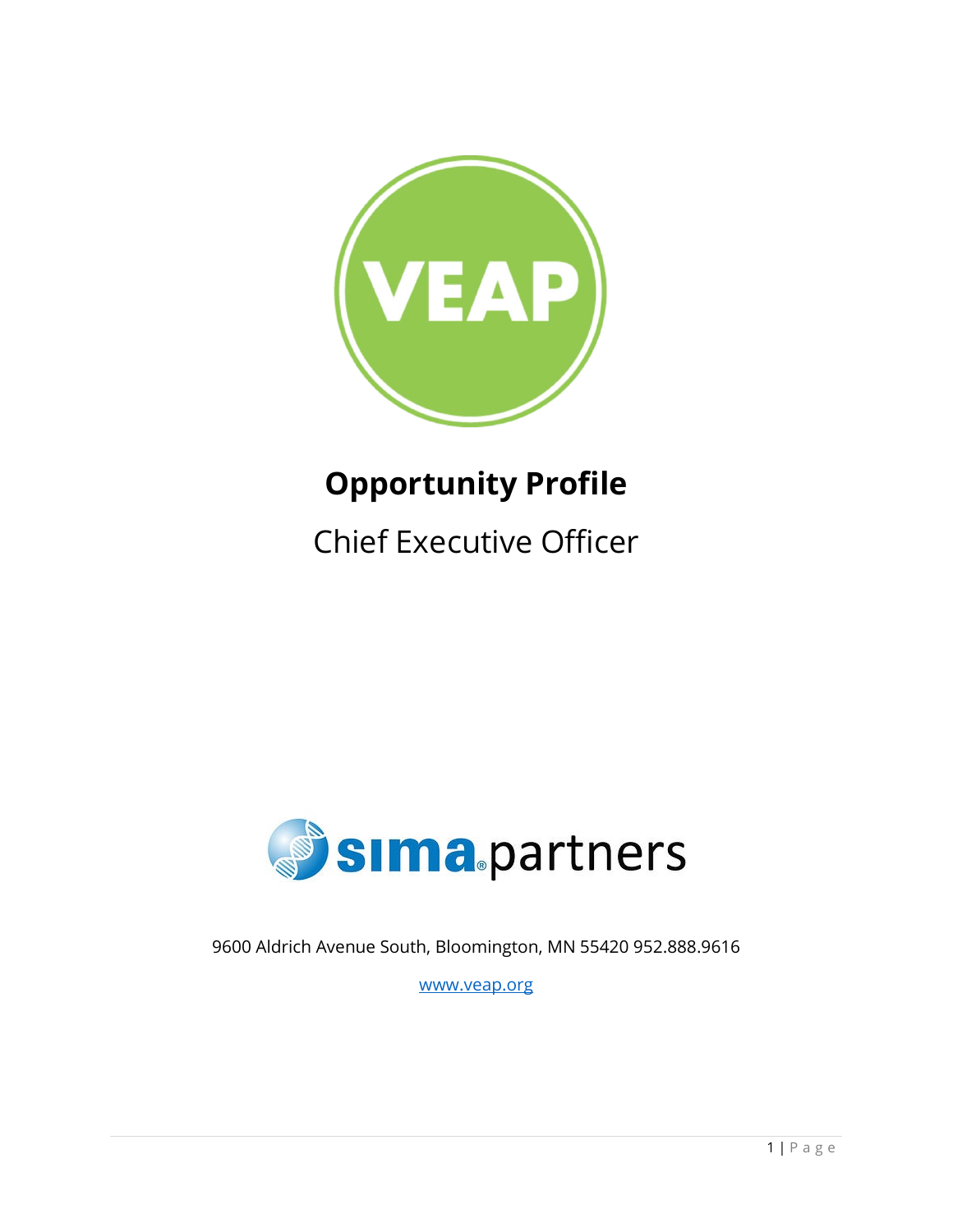

VEAP (Volunteers Enlisted to Assist People) is the Twin Cities largest food pantry, providing access to healthy foods, financial assistance and other supportive services since 1974. Every year, VEAP distributes over four million pounds of fresh and healthy food to nearly 25,000 people in Bloomington, Richfield, Edina and South Minneapolis.

VEAP's team of social workers, community navigators and suburban poverty experts work directly with individuals and families to

holistically address their needs, providing hope and stability. We guide those in our community on how to weather financial crises, such as a loss of housing or employment. Whether the hardship stems from a disability, job transition, or the financial and physical stresses of aging, VEAP has been helping our neighbors in need for nearly 50 years.

**MISSION:** Together we create pathways to stronger, more hopeful communities through access to healthy food, housing stability and supportive services.

**VISION:** A thriving community where all are free to pursue their dreams!

**VALUES:** Compassion • Collaboration • Inclusion • Innovation • Responsiveness • Integrity



**2021 HIGHLIGHTS:** 4,031,112 pounds of food distributed • 20,316 individuals supported by our food programming • \$5,815,717 in financial assistance granted to community members in crisis • 4,323 people received help with rent, utilities, gas and other needs

**VEAP'S PARTICIPANTS:** 78% of those visiting VEAP in 2021 earned less than 100% of federal poverty guidelines. For a family of four, that's equal to less than \$28,000 per year. Fiftythree percent of VEAP participants were working either full-time, part-time or seasonally last year, but their wages simply weren't enough to make ends meet. Another 32% reported they were retired or unable to work because of health problems or disabilities.

VEAP is humbled to meet this important need in the community and also advocates for systemic changes to move the needle on suburban poverty.

"VEAP is family: you've got the elders in the back, grandmas and grandpas, you got aunties and uncles and cousins and friends here, because they care about me. I come here and feel love." -Lisa, Food Pantry participant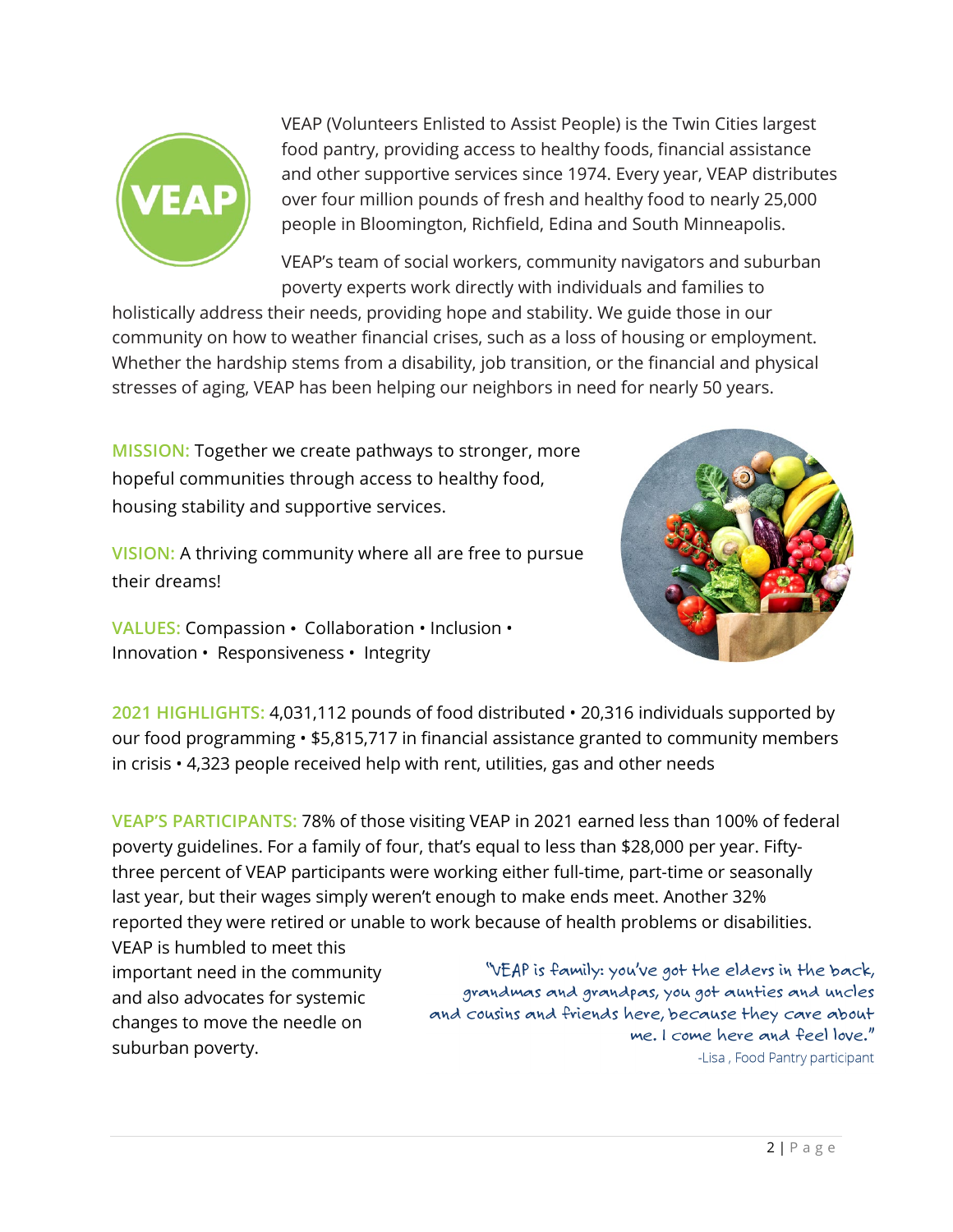**CULTURE** Staff at VEAP deeply embody our core values of compassion and responsiveness, and act nimbly to community needs. Our team of 25 staff is mission-oriented, with a strong commitment to holistically serving the people who utilize our services. This commitment extends to our volunteer team of 1,500 people who support nearly every element of our operations each year. VEAP's volunteers make up 28 full-time equivalent staff, effectively doubling our capacity and output.

**FINANCIALS** VEAP has excellent purchasing power with our food bank partners. In 2021, \$9.20 of every \$10 we received went directly toward our programs. FY 2021 expenses totaled \$17,124,242 with an operating budget of \$8.3 million. We maintain a healthy diversity of funding sources to promote the long-term longevity of our organization, and primarily generate income through philanthropic donations and government contracts.

### **ASSETS**

| <b>TOTAL ASSETS</b>        | \$8,119,973 |
|----------------------------|-------------|
| Property & Equipment (net) | \$4.432.110 |
| <b>Prepaid Expenses</b>    | \$52.743    |
| Grants Receivable          | \$590,932   |
| Accounts Receivable        | \$2,003     |
| Inventories                | \$230,709   |
| Cash and Cash Equivalents  | \$2,901,476 |

#### **LIABILITIES & NET ASSETS**

| <b>TOTAL LIABILITIES &amp; NET ASSETS</b>      | \$8.119.973 |
|------------------------------------------------|-------------|
| <b>Total Unrestricted Net Assets</b>           | \$4,369,299 |
| <b>Total Temporarily Restricted Net Assets</b> | \$100.000   |
| Total Liabilities                              | \$3.750.674 |

**2022 BUDGET** Operating budget for FY 2022 is \$7.8 million. VEAP presently maintains a healthy cash reserve, and is a financially prudent non-profit organization.

**BOARD OF DIRECTORS** VEAP's governing body of directors meet on a bi-monthly basis. Leaders and professionals from many different sectors serve on the Board of Directors and provide active and engaged direction to our organization.



**EXPENSES** 

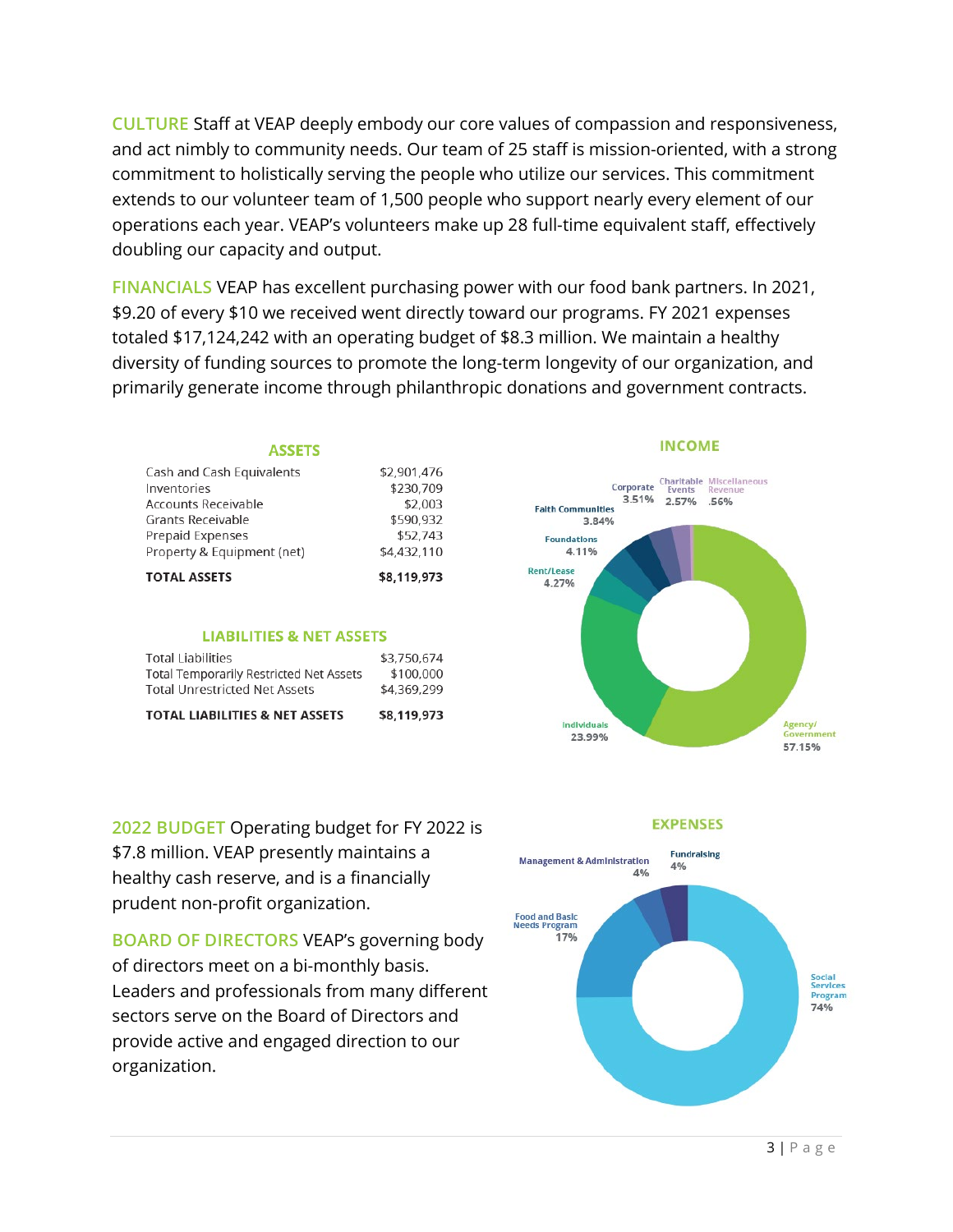**WORKING RELATIONSHIPS** The CEO reports directly to the Board of Directors and attends all meetings. The current Board President, Ross Widmoyer, leads the 16-member Board, who make strategic and executive decisions regarding the direction of VEAP. The CEO also directly oversees an experienced and passionate leadership team which includes:

- Advancement Director
- Basic Needs Director
- Human Resources Director
- Operations Director
- Social Services Director
- Volunteer Director
- Finance Manager

**POSITION OVERVIEW** The CEO is responsible for the active direction, management and administration of VEAP, and serves as the face of our organization to the communities we serve. They are responsible for proactively developing and nurturing relationships with peer organizations, philanthropic donors and leaders in the south Hennepin County community to ensure VEAP remains an innovative and responsive organization.

The CEO will partner with the Board of Directors to provide directional clarity and to ensure an execution of VEAP's mission on all levels. They will inspire Board Members to commit to tangible actions, and will annually recruit new members whose leadership and experience advance VEAP's growth.

VEAP's CEO serves as the primary champion of our organization, engaging with elected officials, business leaders, key volunteers and faith communities to support our mission. They will resolutely pursue new relationships that strengthen VEAP's ability to realize our organization's vision, building forward movement and momentum with all stakeholders.

The right leader will provide direction and motivation to a team of seasoned and talented directors. They will lead by example in delivering clear communication, providing organizational clarity and unity of purpose.

The next CEO will bring significant business and executive-level leadership experience to VEAP, developing upon and implementing a strong and sustainable financial plan for our organization. They will have a nuanced and experienced understanding of nonprofit fundraising, and will work directly with VEAP's Advancement team to offer sophisticated, strategic ideas to meet the growing needs of the community.

VEAP's CEO is a gifted communicator, able to effectively share the story behind suburban poverty and make clear the external pressures that drive people to seek support from our organization. They have an understanding of the long-term solutions needed to build the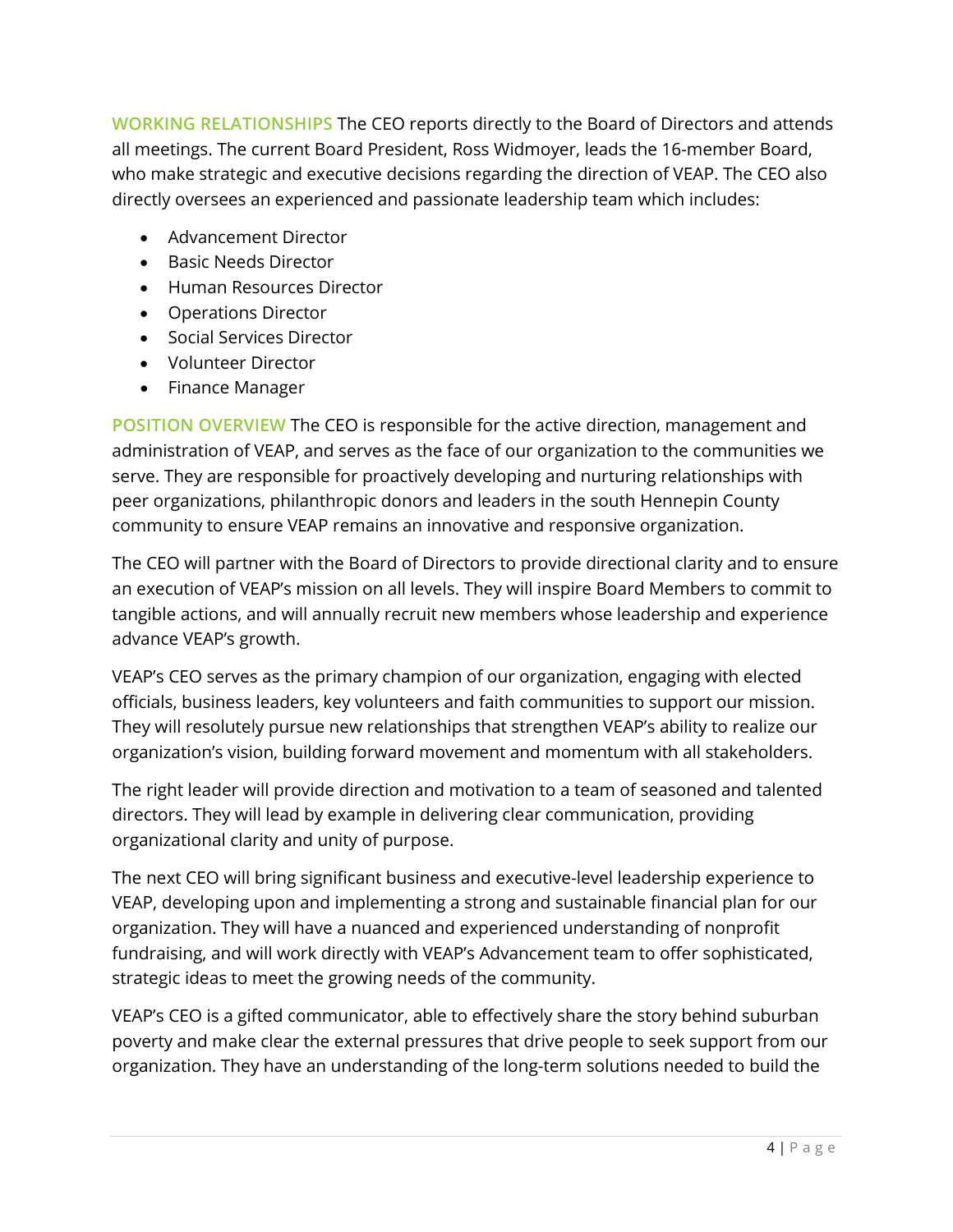vibrant and thriving community we seek to cultivate, and the ability to clearly communicate those solutions to the public.

**QUALIFICATIONS** The ideal candidate will demonstrate the following:

- Strong non-profit leadership and management experience with extensive knowledge in the areas of food insecurity, housing and related social services OR proven corporate leader with the drive to transition into a non-profit role with all of its unique opportunities and realities
- A professional and personal commitment to VEAP's [mission, vision and values](https://veap.org/about/mission-and-vision/)
- Graduate-level degree in a related field consistent with VEAP's primary mission, or an MBA and business experience in leading an organization greater than the current size and scope of VEAP is desirable
- Experience working with under-resourced or vulnerable populations, including people from diverse, racial, ethnic, and economic backgrounds and an affinity, identification, or deep understanding of the complexity of suburban poverty
- A strong connection to the communities VEAP serves

**SUBMISSION PROCESS** Inquiries and submission of resume/CV, narrative questions and references may be directed to Tony Kroening, Managing Partner: [tkroening@simapartners.com](mailto:tkroening@simapartners.com)

Please ensure all submissions include information on all positions held in the last ten years,

as well as the annual budget for each organization and the department in which the candidate was employed.

Candidates are asked to thoughtfully respond to the following narrative questions as part of their submission:

## **NARRATIVE QUESTIONS**

- 1. What most resonates with you when considering VEAP's mission and vision?
- 2. Describe two or three experiences in your own leadership development and professional experience that would translate to success in this role.
- 3. How have your career trajectory and past leadership roles prepared you for this position?
- 4. VEAP holds a deep commitment to ensuring equity and social justice for the communities we serve. Tell us about your past experience in leading solutions that build fairer and more just communities.
- 5. Please share an example of either a significant partnership or major donor gift that you have been key in developing or acquiring. What role did you play?